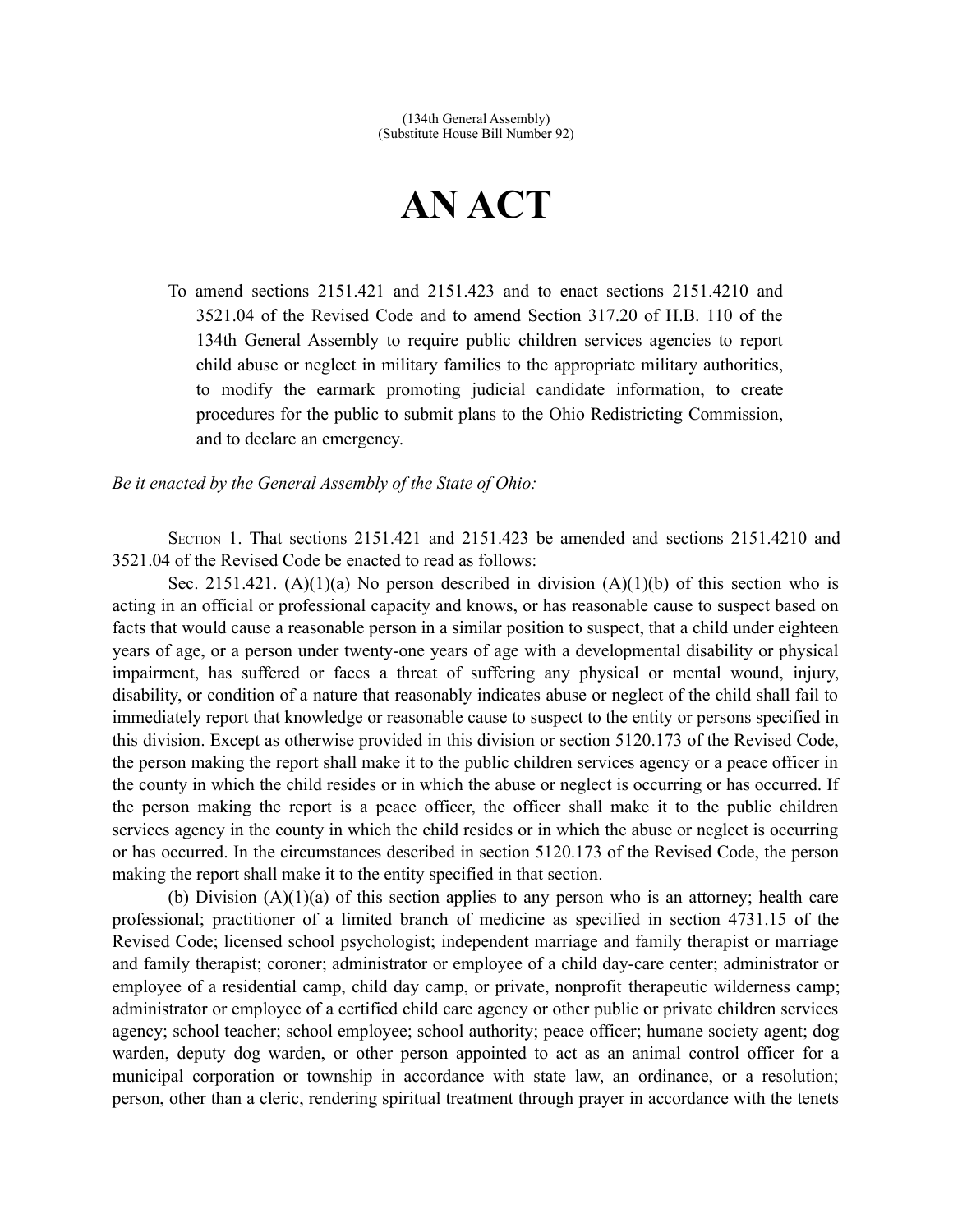of a well-recognized religion; employee of a county department of job and family services who is a professional and who works with children and families; superintendent or regional administrator employed by the department of youth services; superintendent, board member, or employee of a county board of developmental disabilities; investigative agent contracted with by a county board of developmental disabilities; employee of the department of developmental disabilities; employee of a facility or home that provides respite care in accordance with section 5123.171 of the Revised Code; employee of an entity that provides homemaker services; employee of a qualified organization as defined in section 2151.90 of the Revised Code; a host family as defined in section 2151.90 of the Revised Code; foster caregiver; a person performing the duties of an assessor pursuant to Chapter 3107. or 5103. of the Revised Code; third party employed by a public children services agency to assist in providing child or family related services; court appointed special advocate; or guardian ad **litem** 

(c) If two or more health care professionals, after providing health care services to a child, determine or suspect that the child has been or is being abused or neglected, the health care professionals may designate one of the health care professionals to report the abuse or neglect. A single report made under this division shall meet the reporting requirements of division (A)(1) of this section.

(2) Except as provided in division  $(A)(3)$  of this section, an attorney or a physician is not required to make a report pursuant to division (A)(1) of this section concerning any communication the attorney or physician receives from a client or patient in an attorney-client or physician-patient relationship, if, in accordance with division (A) or (B) of section 2317.02 of the Revised Code, the attorney or physician could not testify with respect to that communication in a civil or criminal proceeding.

(3) The client or patient in an attorney-client or physician-patient relationship described in division  $(A)(2)$  of this section is deemed to have waived any testimonial privilege under division  $(A)$ or (B) of section 2317.02 of the Revised Code with respect to any communication the attorney or physician receives from the client or patient in that attorney-client or physician-patient relationship, and the attorney or physician shall make a report pursuant to division  $(A)(1)$  of this section with respect to that communication, if all of the following apply:

(a) The client or patient, at the time of the communication, is a child under eighteen years of age or is a person under twenty-one years of age with a developmental disability or physical impairment.

(b) The attorney or physician knows, or has reasonable cause to suspect based on facts that would cause a reasonable person in similar position to suspect that the client or patient has suffered or faces a threat of suffering any physical or mental wound, injury, disability, or condition of a nature that reasonably indicates abuse or neglect of the client or patient.

(c) The abuse or neglect does not arise out of the client's or patient's attempt to have an abortion without the notification of her parents, guardian, or custodian in accordance with section 2151.85 of the Revised Code.

(4)(a) No cleric and no person, other than a volunteer, designated by any church, religious society, or faith acting as a leader, official, or delegate on behalf of the church, religious society, or faith who is acting in an official or professional capacity, who knows, or has reasonable cause to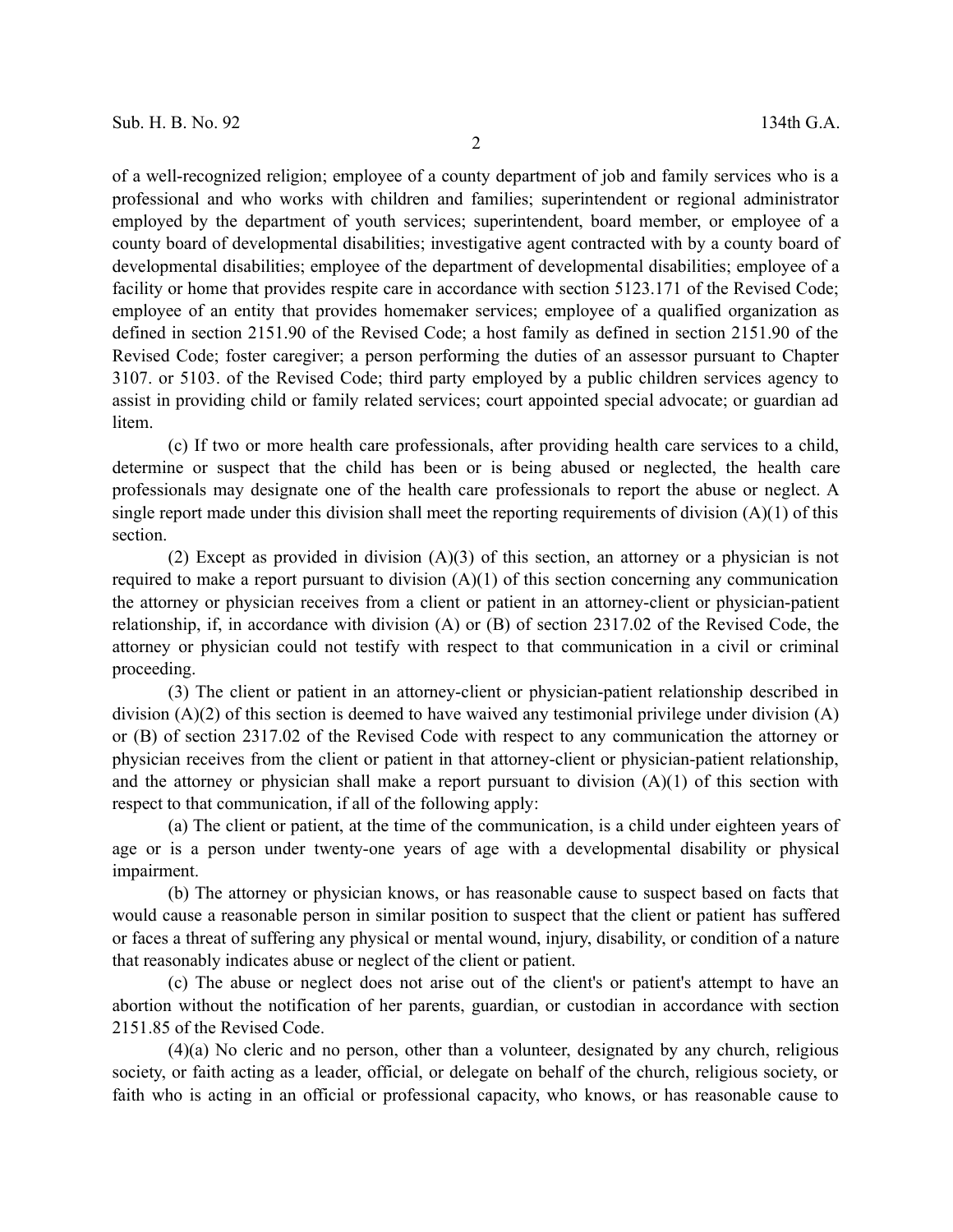believe based on facts that would cause a reasonable person in a similar position to believe, that a child under eighteen years of age, or a person under twenty-one years of age with a developmental disability or physical impairment, has suffered or faces a threat of suffering any physical or mental wound, injury, disability, or condition of a nature that reasonably indicates abuse or neglect of the child, and who knows, or has reasonable cause to believe based on facts that would cause a reasonable person in a similar position to believe, that another cleric or another person, other than a volunteer, designated by a church, religious society, or faith acting as a leader, official, or delegate on behalf of the church, religious society, or faith caused, or poses the threat of causing, the wound, injury, disability, or condition that reasonably indicates abuse or neglect shall fail to immediately report that knowledge or reasonable cause to believe to the entity or persons specified in this division. Except as provided in section 5120.173 of the Revised Code, the person making the report shall make it to the public children services agency or a peace officer in the county in which the child resides or in which the abuse or neglect is occurring or has occurred. In the circumstances described in section 5120.173 of the Revised Code, the person making the report shall make it to the entity specified in that section.

(b) Except as provided in division (A)(4)(c) of this section, a cleric is not required to make a report pursuant to division (A)(4)(a) of this section concerning any communication the cleric receives from a penitent in a cleric-penitent relationship, if, in accordance with division (C) of section 2317.02 of the Revised Code, the cleric could not testify with respect to that communication in a civil or criminal proceeding.

(c) The penitent in a cleric-penitent relationship described in division  $(A)(4)(b)$  of this section is deemed to have waived any testimonial privilege under division (C) of section 2317.02 of the Revised Code with respect to any communication the cleric receives from the penitent in that clericpenitent relationship, and the cleric shall make a report pursuant to division  $(A)(4)(a)$  of this section with respect to that communication, if all of the following apply:

(i) The penitent, at the time of the communication, is a child under eighteen years of age or is a person under twenty-one years of age with a developmental disability or physical impairment.

(ii) The cleric knows, or has reasonable cause to believe based on facts that would cause a reasonable person in a similar position to believe, as a result of the communication or any observations made during that communication, the penitent has suffered or faces a threat of suffering any physical or mental wound, injury, disability, or condition of a nature that reasonably indicates abuse or neglect of the penitent.

(iii) The abuse or neglect does not arise out of the penitent's attempt to have an abortion performed upon a child under eighteen years of age or upon a person under twenty-one years of age with a developmental disability or physical impairment without the notification of her parents, guardian, or custodian in accordance with section 2151.85 of the Revised Code.

(d) Divisions  $(A)(4)(a)$  and (c) of this section do not apply in a cleric-penitent relationship when the disclosure of any communication the cleric receives from the penitent is in violation of the sacred trust.

(e) As used in divisions (A)(1) and (4) of this section, "cleric" and "sacred trust" have the same meanings as in section 2317.02 of the Revised Code.

(B) Anyone who knows, or has reasonable cause to suspect based on facts that would cause a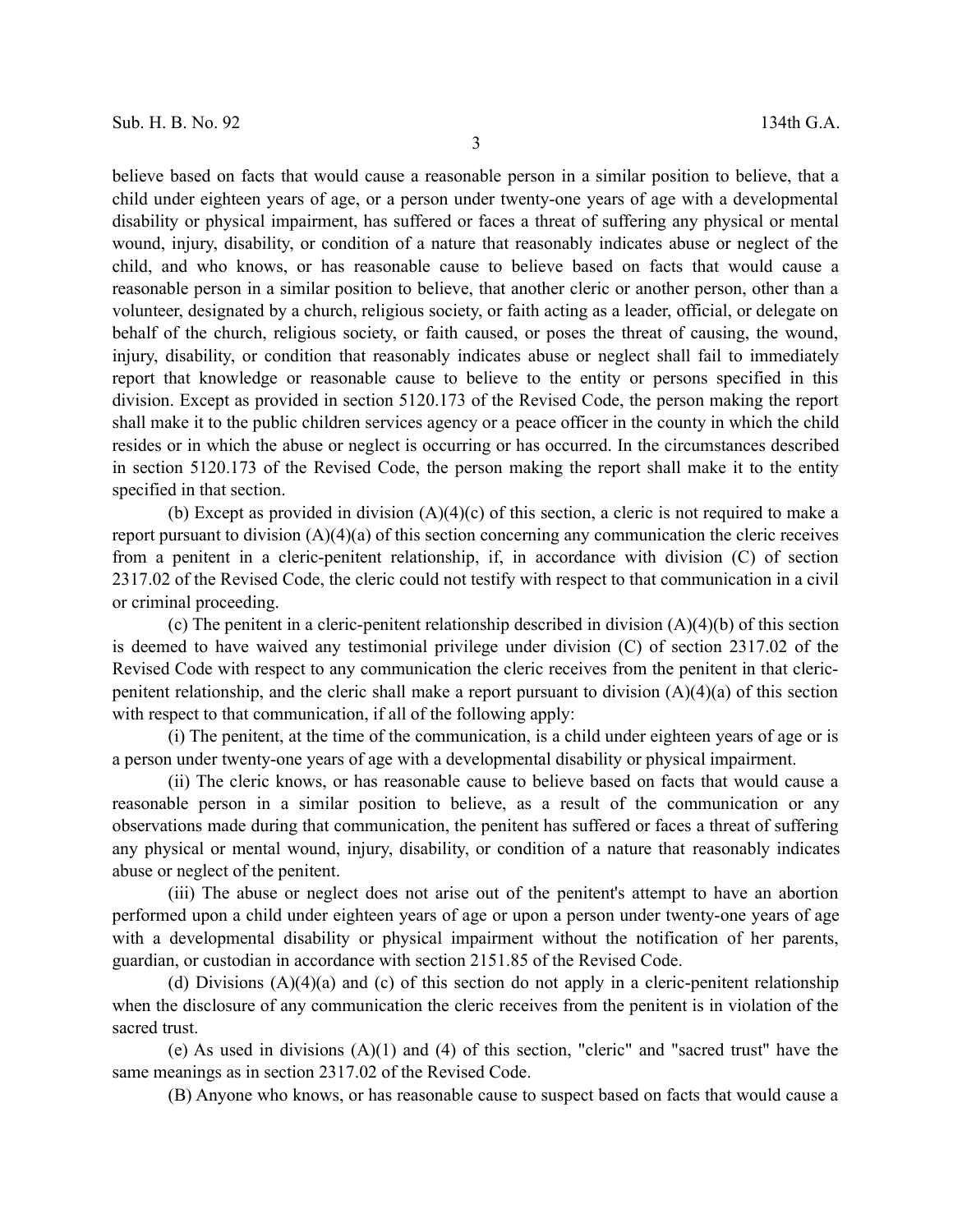reasonable person in similar circumstances to suspect, that a child under eighteen years of age, or a person under twenty-one years of age with a developmental disability or physical impairment, has suffered or faces a threat of suffering any physical or mental wound, injury, disability, or other condition of a nature that reasonably indicates abuse or neglect of the child may report or cause reports to be made of that knowledge or reasonable cause to suspect to the entity or persons specified in this division. Except as provided in section 5120.173 of the Revised Code, a person making a report or causing a report to be made under this division shall make it or cause it to be made to the public children services agency or to a peace officer. In the circumstances described in section 5120.173 of the Revised Code, a person making a report or causing a report to be made under this division shall make it or cause it to be made to the entity specified in that section.

(C) Any report made pursuant to division (A) or (B) of this section shall be made forthwith either by telephone or in person and shall be followed by a written report, if requested by the receiving agency or officer. The written report shall contain:

(1) The names and addresses of the child and the child's parents or the person or persons having custody of the child, if known;

(2) The child's age and the nature and extent of the child's injuries, abuse, or neglect that is known or reasonably suspected or believed, as applicable, to have occurred or of the threat of injury, abuse, or neglect that is known or reasonably suspected or believed, as applicable, to exist, including any evidence of previous injuries, abuse, or neglect;

(3) Any other information, including, but not limited to, results and reports of any medical examinations, tests, or procedures performed under division (D) of this section, that might be helpful in establishing the cause of the injury, abuse, or neglect that is known or reasonably suspected or believed, as applicable, to have occurred or of the threat of injury, abuse, or neglect that is known or reasonably suspected or believed, as applicable, to exist.

(D)(1) Any person, who is required by division (A) of this section to report child abuse or child neglect that is known or reasonably suspected or believed to have occurred, may take or cause to be taken color photographs of areas of trauma visible on a child and, if medically necessary for the purpose of diagnosing or treating injuries that are suspected to have occurred as a result of child abuse or child neglect, perform or cause to be performed radiological examinations and any other medical examinations of, and tests or procedures on, the child.

(2) The results and any available reports of examinations, tests, or procedures made under division (D)(1) of this section shall be included in a report made pursuant to division (A) of this section. Any additional reports of examinations, tests, or procedures that become available shall be provided to the public children services agency, upon request.

(3) If a health care professional provides health care services in a hospital, children's advocacy center, or emergency medical facility to a child about whom a report has been made under division (A) of this section, the health care professional may take any steps that are reasonably necessary for the release or discharge of the child to an appropriate environment. Before the child's release or discharge, the health care professional may obtain information, or consider information obtained, from other entities or individuals that have knowledge about the child. Nothing in division (D)(3) of this section shall be construed to alter the responsibilities of any person under sections 2151.27 and 2151.31 of the Revised Code.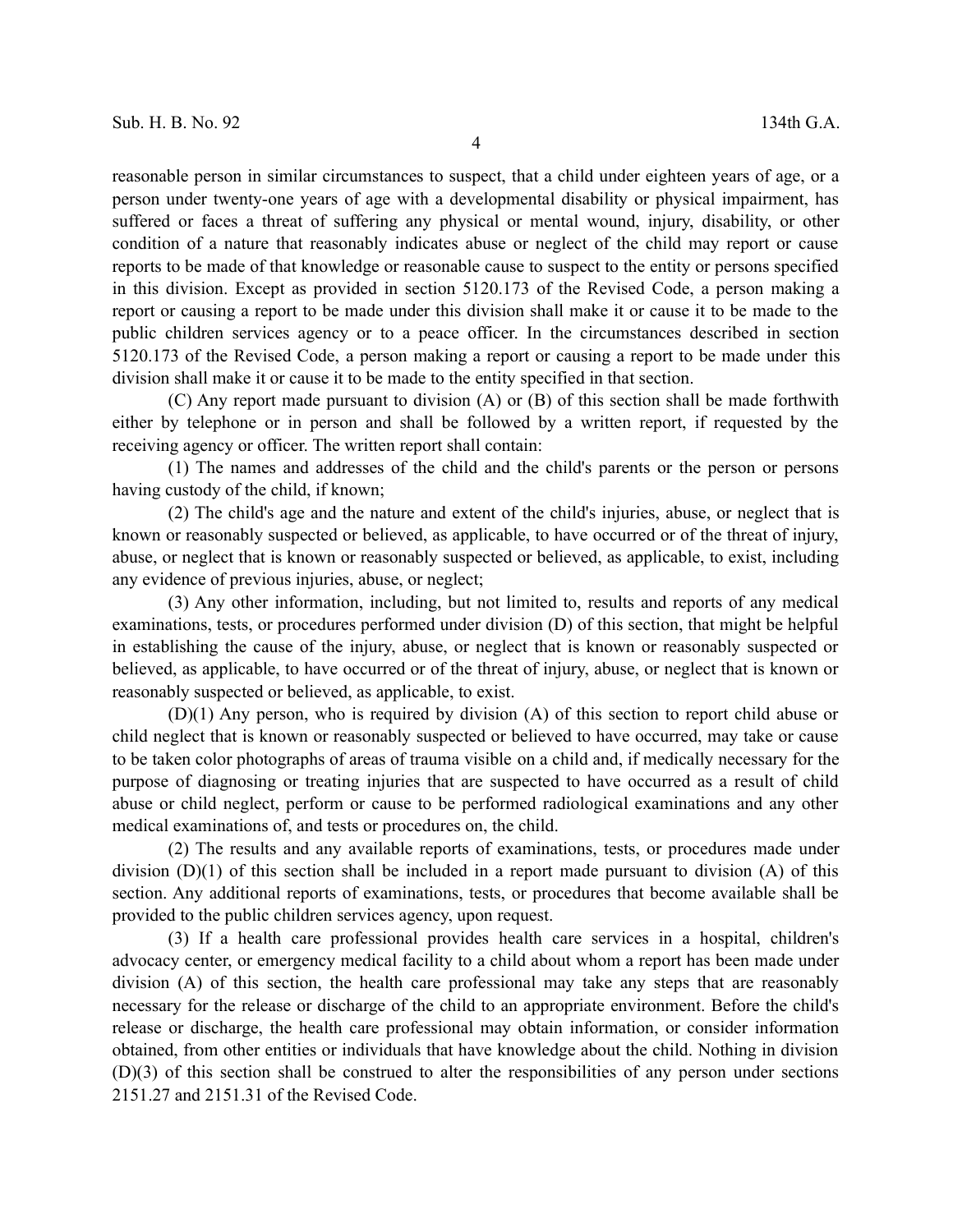(4) A health care professional may conduct medical examinations, tests, or procedures on the siblings of a child about whom a report has been made under division (A) of this section and on other children who reside in the same home as the child, if the professional determines that the examinations, tests, or procedures are medically necessary to diagnose or treat the siblings or other children in order to determine whether reports under division (A) of this section are warranted with respect to such siblings or other children. The results of the examinations, tests, or procedures on the siblings and other children may be included in a report made pursuant to division (A) of this section.

(5) Medical examinations, tests, or procedures conducted under divisions (D)(1) and (4) of this section and decisions regarding the release or discharge of a child under division (D)(3) of this section do not constitute a law enforcement investigation or activity.

(E)(1) When a peace officer receives a report made pursuant to division (A) or (B) of this section, upon receipt of the report, the peace officer who receives the report shall refer the report to the appropriate public children services agency, unless an arrest is made at the time of the report that results in the appropriate public children services agency being contacted concerning the possible abuse or neglect of a child or the possible threat of abuse or neglect of a child.

(2) When a public children services agency receives a report pursuant to this division or division (A) or (B) of this section, upon receipt of the report, the public children services agency shall do both of the following:

(a) Comply with section 2151.422 of the Revised Code;

(b) If the county served by the agency is also served by a children's advocacy center and the report alleges sexual abuse of a child or another type of abuse of a child that is specified in the memorandum of understanding that creates the center as being within the center's jurisdiction, comply regarding the report with the protocol and procedures for referrals and investigations, with the coordinating activities, and with the authority or responsibility for performing or providing functions, activities, and services stipulated in the interagency agreement entered into under section 2151.428 of the Revised Code relative to that center.

(F) No peace officer shall remove a child about whom a report is made pursuant to this section from the child's parents, stepparents, or guardian or any other persons having custody of the child without consultation with the public children services agency, unless, in the judgment of the officer, and, if the report was made by physician, the physician, immediate removal is considered essential to protect the child from further abuse or neglect. The agency that must be consulted shall be the agency conducting the investigation of the report as determined pursuant to section 2151.422 of the Revised Code.

(G)(1) Except as provided in section 2151.422 of the Revised Code or in an interagency agreement entered into under section 2151.428 of the Revised Code that applies to the particular report, the public children services agency shall investigate, within twenty-four hours, each report of child abuse or child neglect that is known or reasonably suspected or believed to have occurred and of a threat of child abuse or child neglect that is known or reasonably suspected or believed to exist that is referred to it under this section to determine the circumstances surrounding the injuries, abuse, or neglect or the threat of injury, abuse, or neglect, the cause of the injuries, abuse, neglect, or threat, and the person or persons responsible. The investigation shall be made in cooperation with the law enforcement agency and in accordance with the memorandum of understanding prepared under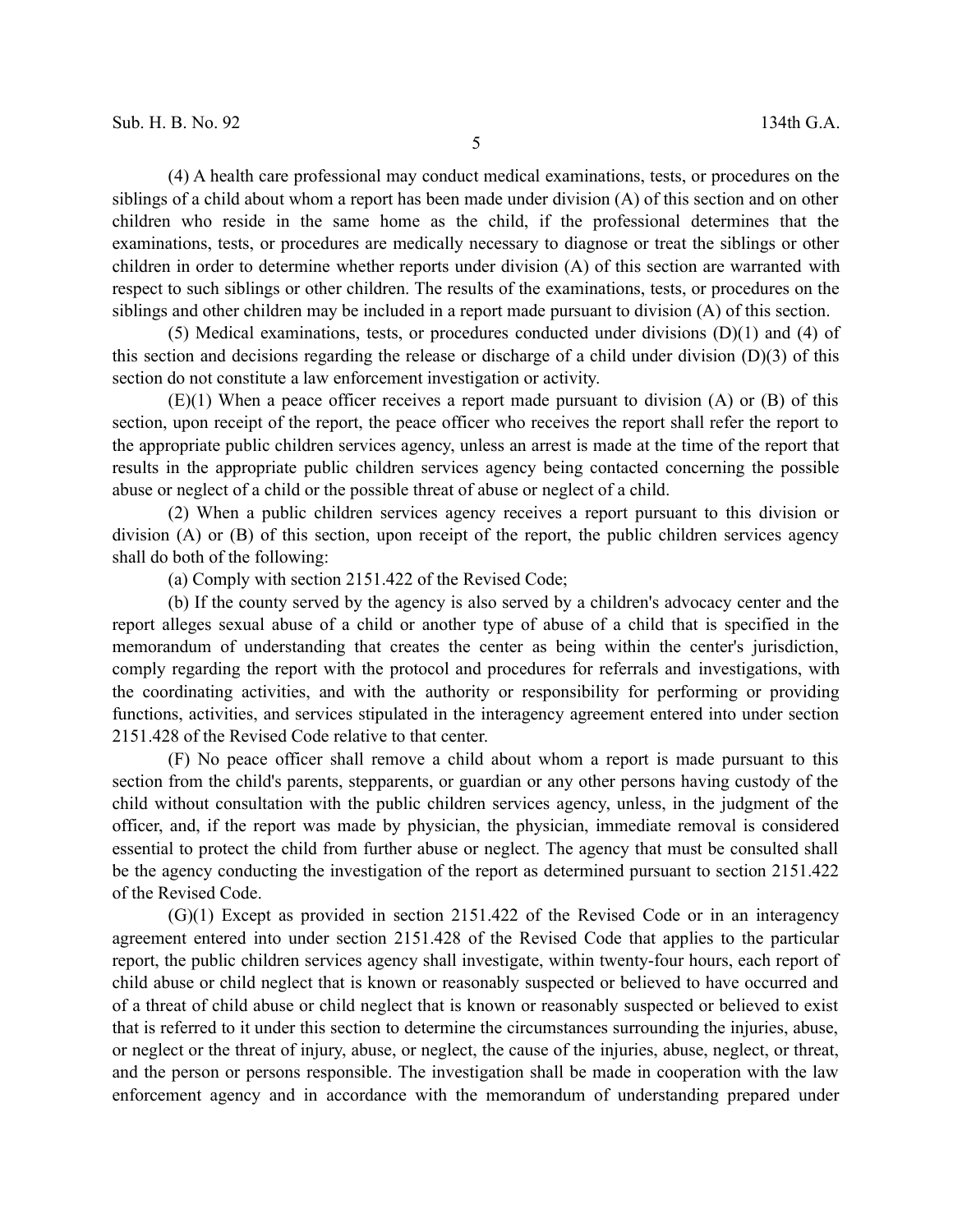division (K) of this section. A representative of the public children services agency shall, at the time of initial contact with the person subject to the investigation, inform the person of the specific complaints or allegations made against the person. The information shall be given in a manner that is consistent with division (I)(1) of this section and protects the rights of the person making the report under this section.

A failure to make the investigation in accordance with the memorandum is not grounds for, and shall not result in, the dismissal of any charges or complaint arising from the report or the suppression of any evidence obtained as a result of the report and does not give, and shall not be construed as giving, any rights or any grounds for appeal or post-conviction relief to any person. The public children services agency shall report each case to the uniform statewide automated child welfare information system that the department of job and family services shall maintain in accordance with section 5101.13 of the Revised Code. The public children services agency shall submit a report of its investigation, in writing, to the law enforcement agency.

(2) The public children services agency shall make any recommendations to the county prosecuting attorney or city director of law that it considers necessary to protect any children that are brought to its attention.

 $(H)(1)(a)$  Except as provided in divisions  $(H)(1)(b)$  and  $(I)(3)$  of this section, any person, health care professional, hospital, institution, school, health department, or agency shall be immune from any civil or criminal liability for injury, death, or loss to person or property that otherwise might be incurred or imposed as a result of any of the following:

(i) Participating in the making of reports pursuant to division (A) of this section or in the making of reports in good faith, pursuant to division (B) of this section;

(ii) Participating in medical examinations, tests, or procedures under division (D) of this section;

(iii) Providing information used in a report made pursuant to division (A) of this section or providing information in good faith used in a report made pursuant to division (B) of this section;

(iv) Participating in a judicial proceeding resulting from a report made pursuant to division (A) of this section or participating in good faith in a proceeding resulting from a report made pursuant to division (B) of this section.

(b) Immunity under division  $(H)(1)(a)(ii)$  of this section shall not apply when a health care provider has deviated from the standard of care applicable to the provider's profession.

(c) Notwithstanding section 4731.22 of the Revised Code, the physician-patient privilege shall not be a ground for excluding evidence regarding a child's injuries, abuse, or neglect, or the cause of the injuries, abuse, or neglect in any judicial proceeding resulting from a report submitted pursuant to this section.

(2) In any civil or criminal action or proceeding in which it is alleged and proved that participation in the making of a report under this section was not in good faith or participation in a judicial proceeding resulting from a report made under this section was not in good faith, the court shall award the prevailing party reasonable attorney's fees and costs and, if a civil action or proceeding is voluntarily dismissed, may award reasonable attorney's fees and costs to the party against whom the civil action or proceeding is brought.

(I)(1) Except as provided in divisions (I)(4) and (O) of this section and sections 2151.423 and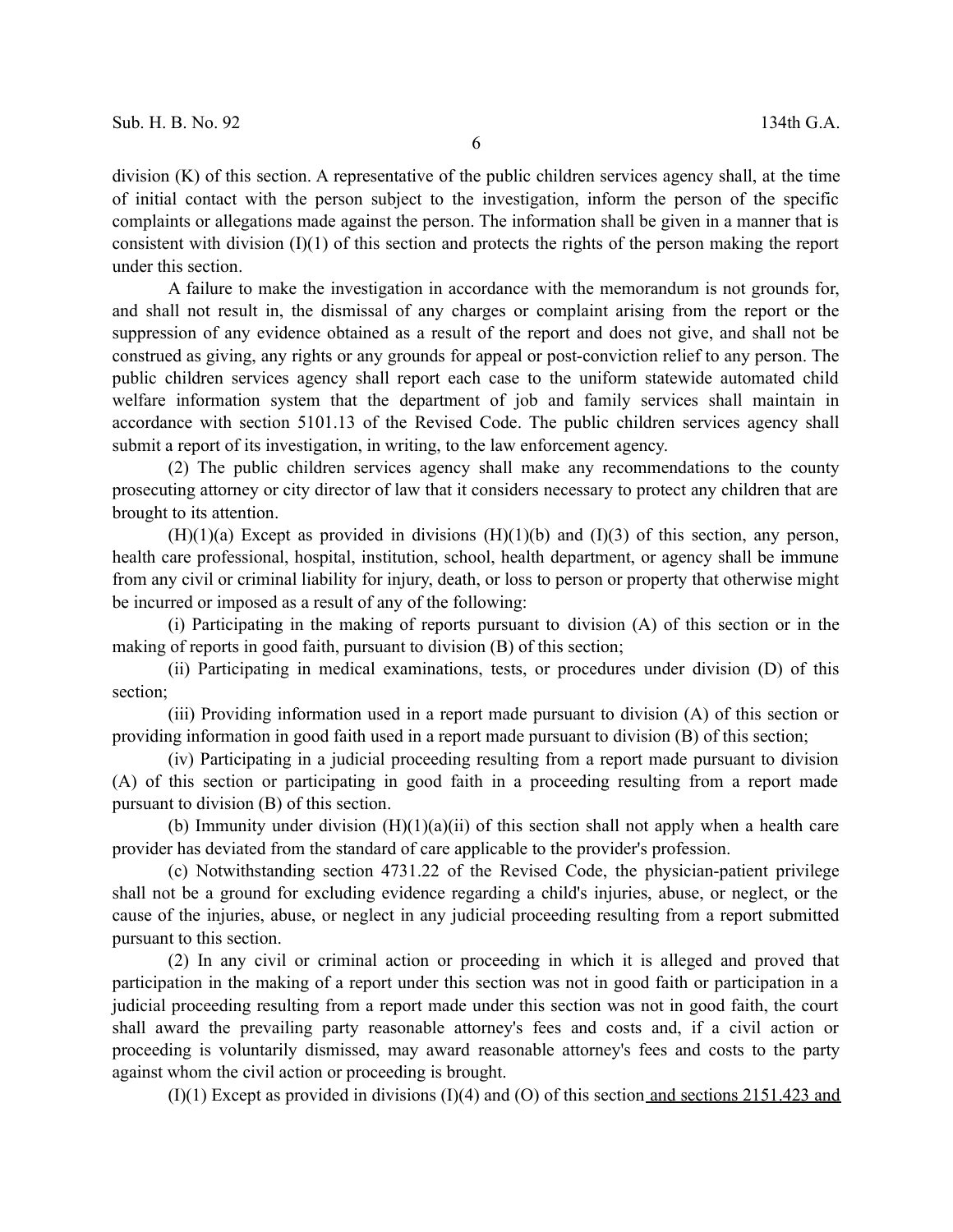2151.4210 of the Revised Code, a report made under this section is confidential. The information provided in a report made pursuant to this section and the name of the person who made the report shall not be released for use, and shall not be used, as evidence in any civil action or proceeding brought against the person who made the report. Nothing in this division shall preclude the use of reports of other incidents of known or suspected abuse or neglect in a civil action or proceeding brought pursuant to division (N) of this section against a person who is alleged to have violated division (A)(1) of this section, provided that any information in a report that would identify the child who is the subject of the report or the maker of the report, if the maker of the report is not the defendant or an agent or employee of the defendant, has been redacted. In a criminal proceeding, the report is admissible in evidence in accordance with the Rules of Evidence and is subject to discovery in accordance with the Rules of Criminal Procedure.

 $(2)(a)$  Except as provided in division  $(I)(2)(b)$  of this section, no person shall permit or encourage the unauthorized dissemination of the contents of any report made under this section.

(b) A health care professional that obtains the same information contained in a report made under this section from a source other than the report may disseminate the information, if its dissemination is otherwise permitted by law.

(3) A person who knowingly makes or causes another person to make a false report under division (B) of this section that alleges that any person has committed an act or omission that resulted in a child being an abused child or a neglected child is guilty of a violation of section 2921.14 of the Revised Code.

(4) If a report is made pursuant to division (A) or (B) of this section and the child who is the subject of the report dies for any reason at any time after the report is made, but before the child attains eighteen years of age, the public children services agency or peace officer to which the report was made or referred, on the request of the child fatality review board or the director of health pursuant to guidelines established under section 3701.70 of the Revised Code, shall submit a summary sheet of information providing a summary of the report to the review board of the county in which the deceased child resided at the time of death or to the director. On the request of the review board or director, the agency or peace officer may, at its discretion, make the report available to the review board or director. If the county served by the public children services agency is also served by a children's advocacy center and the report of alleged sexual abuse of a child or another type of abuse of a child is specified in the memorandum of understanding that creates the center as being within the center's jurisdiction, the agency or center shall perform the duties and functions specified in this division in accordance with the interagency agreement entered into under section 2151.428 of the Revised Code relative to that advocacy center.

(5) A public children services agency shall advise a person alleged to have inflicted abuse or neglect on a child who is the subject of a report made pursuant to this section, including a report alleging sexual abuse of a child or another type of abuse of a child referred to a children's advocacy center pursuant to an interagency agreement entered into under section 2151.428 of the Revised Code, in writing of the disposition of the investigation. The agency shall not provide to the person any information that identifies the person who made the report, statements of witnesses, or police or other investigative reports.

(J) Any report that is required by this section, other than a report that is made to the state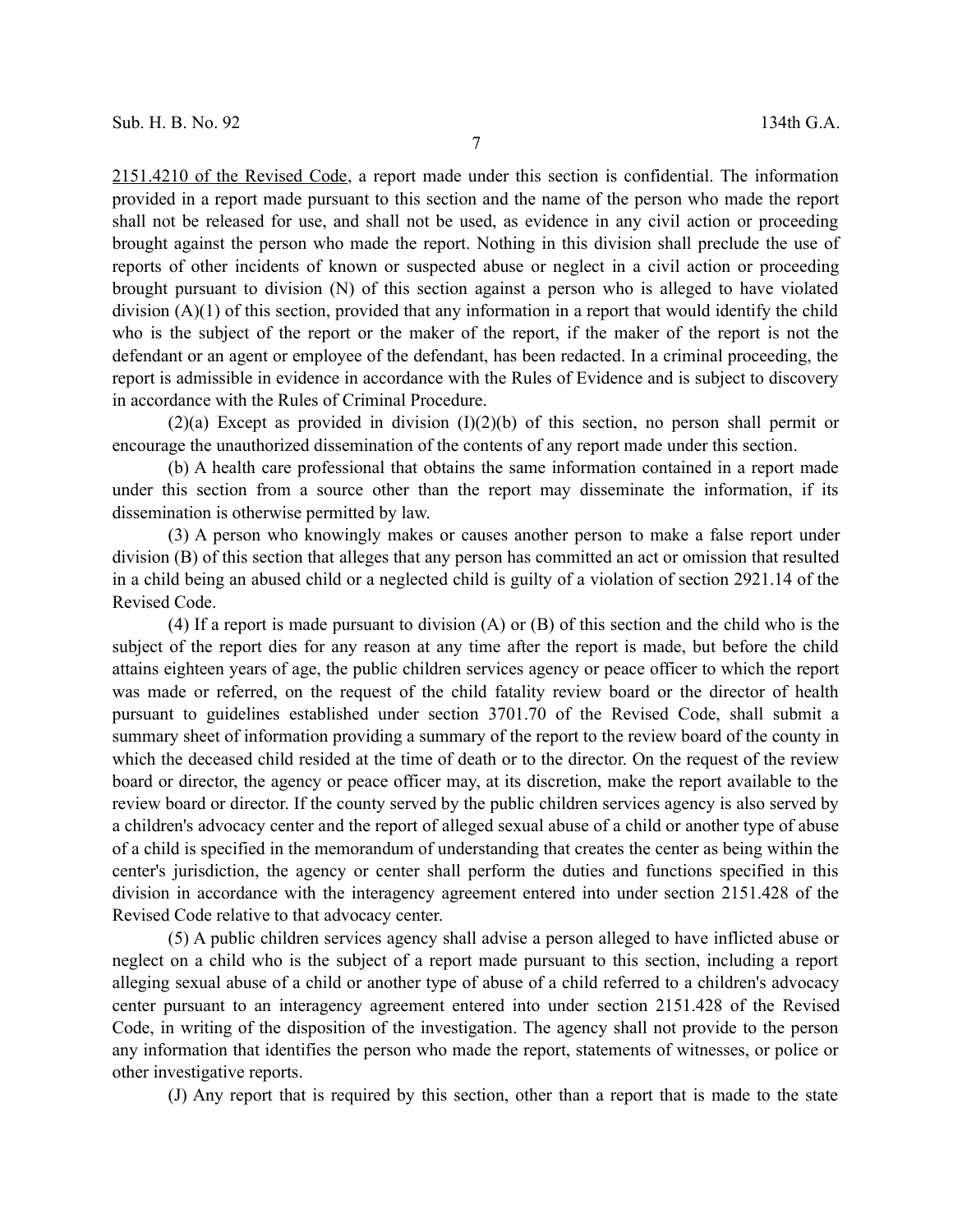highway patrol as described in section 5120.173 of the Revised Code, shall result in protective services and emergency supportive services being made available by the public children services agency on behalf of the children about whom the report is made, in an effort to prevent further neglect or abuse, to enhance their welfare, and, whenever possible, to preserve the family unit intact. The agency required to provide the services shall be the agency conducting the investigation of the report pursuant to section 2151.422 of the Revised Code.

(K)(1) Each public children services agency shall prepare a memorandum of understanding that is signed by all of the following:

(a) If there is only one juvenile judge in the county, the juvenile judge of the county or the juvenile judge's representative;

(b) If there is more than one juvenile judge in the county, a juvenile judge or the juvenile judges' representative selected by the juvenile judges or, if they are unable to do so for any reason, the juvenile judge who is senior in point of service or the senior juvenile judge's representative;

(c) The county peace officer;

(d) All chief municipal peace officers within the county;

(e) Other law enforcement officers handling child abuse and neglect cases in the county;

(f) The prosecuting attorney of the county;

(g) If the public children services agency is not the county department of job and family services, the county department of job and family services;

(h) The county humane society;

(i) If the public children services agency participated in the execution of a memorandum of understanding under section 2151.426 of the Revised Code establishing a children's advocacy center, each participating member of the children's advocacy center established by the memorandum.

(2) A memorandum of understanding shall set forth the normal operating procedure to be employed by all concerned officials in the execution of their respective responsibilities under this section and division (C) of section 2919.21, division (B)(1) of section 2919.22, division (B) of section 2919.23, and section 2919.24 of the Revised Code and shall have as two of its primary goals the elimination of all unnecessary interviews of children who are the subject of reports made pursuant to division (A) or (B) of this section and, when feasible, providing for only one interview of a child who is the subject of any report made pursuant to division (A) or (B) of this section. A failure to follow the procedure set forth in the memorandum by the concerned officials is not grounds for, and shall not result in, the dismissal of any charges or complaint arising from any reported case of abuse or neglect or the suppression of any evidence obtained as a result of any reported child abuse or child neglect and does not give, and shall not be construed as giving, any rights or any grounds for appeal or post-conviction relief to any person.

(3) A memorandum of understanding shall include all of the following:

(a) The roles and responsibilities for handling emergency and nonemergency cases of abuse and neglect;

(b) Standards and procedures to be used in handling and coordinating investigations of reported cases of child abuse and reported cases of child neglect, methods to be used in interviewing the child who is the subject of the report and who allegedly was abused or neglected, and standards and procedures addressing the categories of persons who may interview the child who is the subject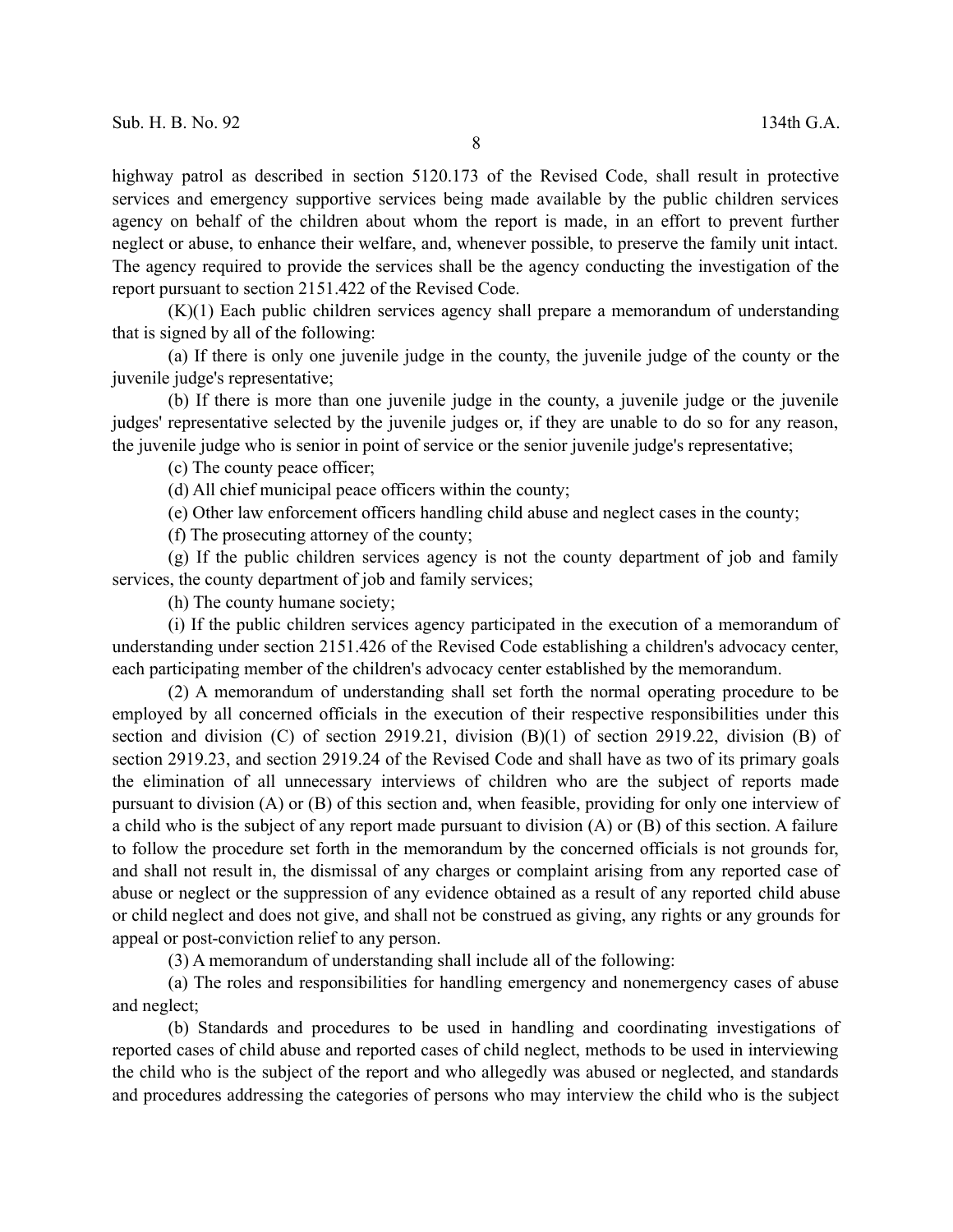9

of the report and who allegedly was abused or neglected.

(4) If a public children services agency participated in the execution of a memorandum of understanding under section 2151.426 of the Revised Code establishing a children's advocacy center, the agency shall incorporate the contents of that memorandum in the memorandum prepared pursuant to this section.

(5) The clerk of the court of common pleas in the county may sign the memorandum of understanding prepared under division  $(K)(1)$  of this section. If the clerk signs the memorandum of understanding, the clerk shall execute all relevant responsibilities as required of officials specified in the memorandum.

(L)(1) Except as provided in division (L)(4) or (5) of this section, a person who is required to make a report pursuant to division (A) of this section may make a reasonable number of requests of the public children services agency that receives or is referred the report, or of the children's advocacy center that is referred the report if the report is referred to a children's advocacy center pursuant to an interagency agreement entered into under section 2151.428 of the Revised Code, to be provided with the following information:

(a) Whether the agency or center has initiated an investigation of the report;

(b) Whether the agency or center is continuing to investigate the report;

(c) Whether the agency or center is otherwise involved with the child who is the subject of the report;

(d) The general status of the health and safety of the child who is the subject of the report;

(e) Whether the report has resulted in the filing of a complaint in juvenile court or of criminal charges in another court.

 $(2)$  A person may request the information specified in division  $(L)(1)$  of this section only if, at the time the report is made, the person's name, address, and telephone number are provided to the person who receives the report.

When a peace officer or employee of a public children services agency receives a report pursuant to division (A) or (B) of this section the recipient of the report shall inform the person of the right to request the information described in division (L)(1) of this section. The recipient of the report shall include in the initial child abuse or child neglect report that the person making the report was so informed and, if provided at the time of the making of the report, shall include the person's name, address, and telephone number in the report.

Each request is subject to verification of the identity of the person making the report. If that person's identity is verified, the agency shall provide the person with the information described in division (L)(1) of this section a reasonable number of times, except that the agency shall not disclose any confidential information regarding the child who is the subject of the report other than the information described in those divisions.

(3) A request made pursuant to division (L)(1) of this section is not a substitute for any report required to be made pursuant to division (A) of this section.

(4) If an agency other than the agency that received or was referred the report is conducting the investigation of the report pursuant to section 2151.422 of the Revised Code, the agency conducting the investigation shall comply with the requirements of division (L) of this section.

(5) A health care professional who made a report under division (A) of this section, or on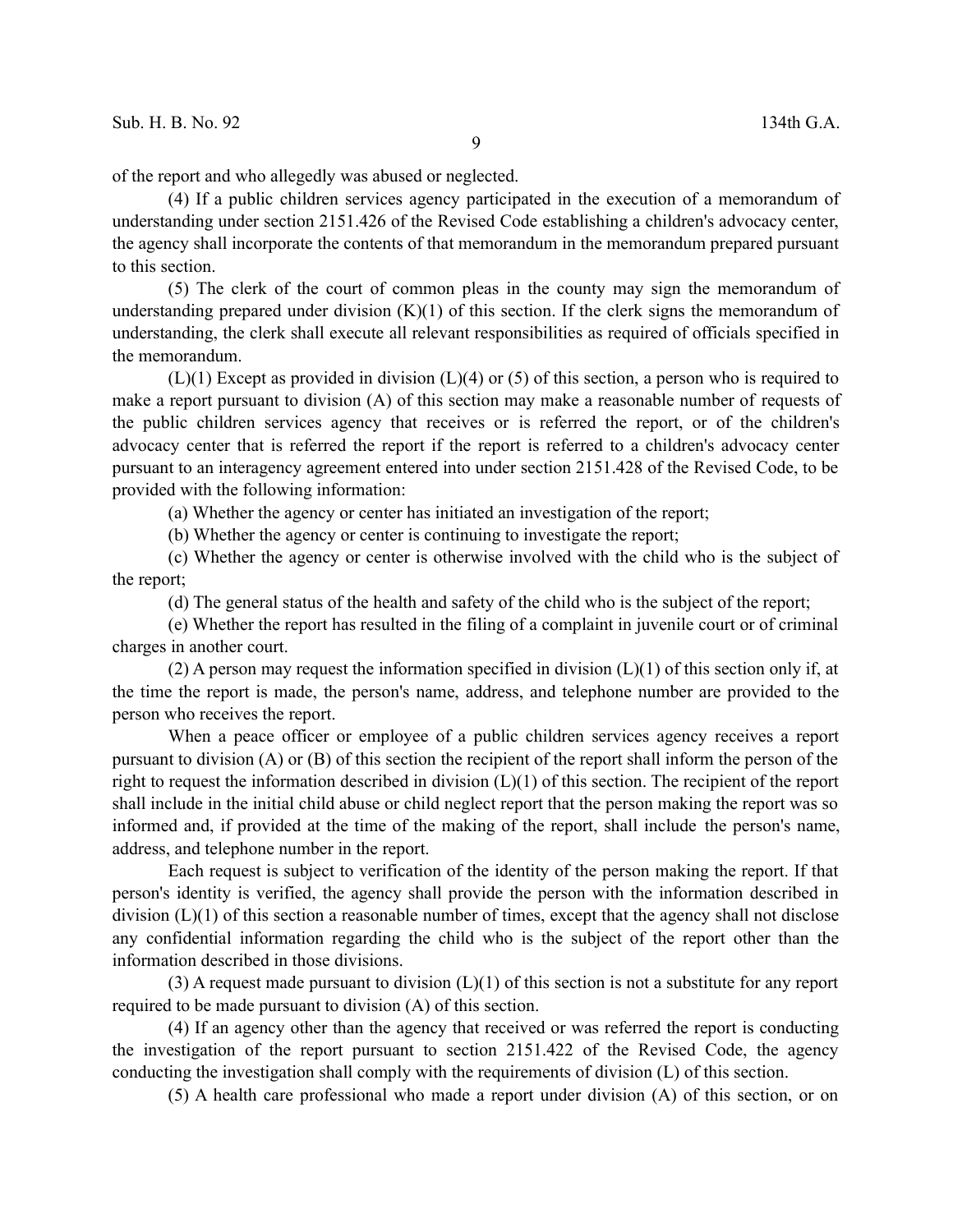whose behalf such a report was made as provided in division  $(A)(1)(c)$  of this section, may authorize a person to obtain the information described in division  $(L)(1)$  of this section if the person requesting the information is associated with or acting on behalf of the health care professional who provided health care services to the child about whom the report was made.

(M) The director of job and family services shall adopt rules in accordance with Chapter 119. of the Revised Code to implement this section. The department of job and family services may enter into a plan of cooperation with any other governmental entity to aid in ensuring that children are protected from abuse and neglect. The department shall make recommendations to the attorney general that the department determines are necessary to protect children from child abuse and child neglect.

(N) Whoever violates division (A) of this section is liable for compensatory and exemplary damages to the child who would have been the subject of the report that was not made. A person who brings a civil action or proceeding pursuant to this division against a person who is alleged to have violated division (A)(1) of this section may use in the action or proceeding reports of other incidents of known or suspected abuse or neglect, provided that any information in a report that would identify the child who is the subject of the report or the maker of the report, if the maker is not the defendant or an agent or employee of the defendant, has been redacted.

(O)(1) As used in this division:

(a) "Out-of-home care" includes a nonchartered nonpublic school if the alleged child abuse or child neglect, or alleged threat of child abuse or child neglect, described in a report received by a public children services agency allegedly occurred in or involved the nonchartered nonpublic school and the alleged perpetrator named in the report holds a certificate, permit, or license issued by the state board of education under section 3301.071 or Chapter 3319. of the Revised Code.

(b) "Administrator, director, or other chief administrative officer" means the superintendent of the school district if the out-of-home care entity subject to a report made pursuant to this section is a school operated by the district.

(2) No later than the end of the day following the day on which a public children services agency receives a report of alleged child abuse or child neglect, or a report of an alleged threat of child abuse or child neglect, that allegedly occurred in or involved an out-of-home care entity, the agency shall provide written notice of the allegations contained in and the person named as the alleged perpetrator in the report to the administrator, director, or other chief administrative officer of the out-of-home care entity that is the subject of the report unless the administrator, director, or other chief administrative officer is named as an alleged perpetrator in the report. If the administrator, director, or other chief administrative officer of an out-of-home care entity is named as an alleged perpetrator in a report of alleged child abuse or child neglect, or a report of an alleged threat of child abuse or child neglect, that allegedly occurred in or involved the out-of-home care entity, the agency shall provide the written notice to the owner or governing board of the out-of-home care entity that is the subject of the report. The agency shall not provide witness statements or police or other investigative reports.

(3) No later than three days after the day on which a public children services agency that conducted the investigation as determined pursuant to section 2151.422 of the Revised Code makes a disposition of an investigation involving a report of alleged child abuse or child neglect, or a report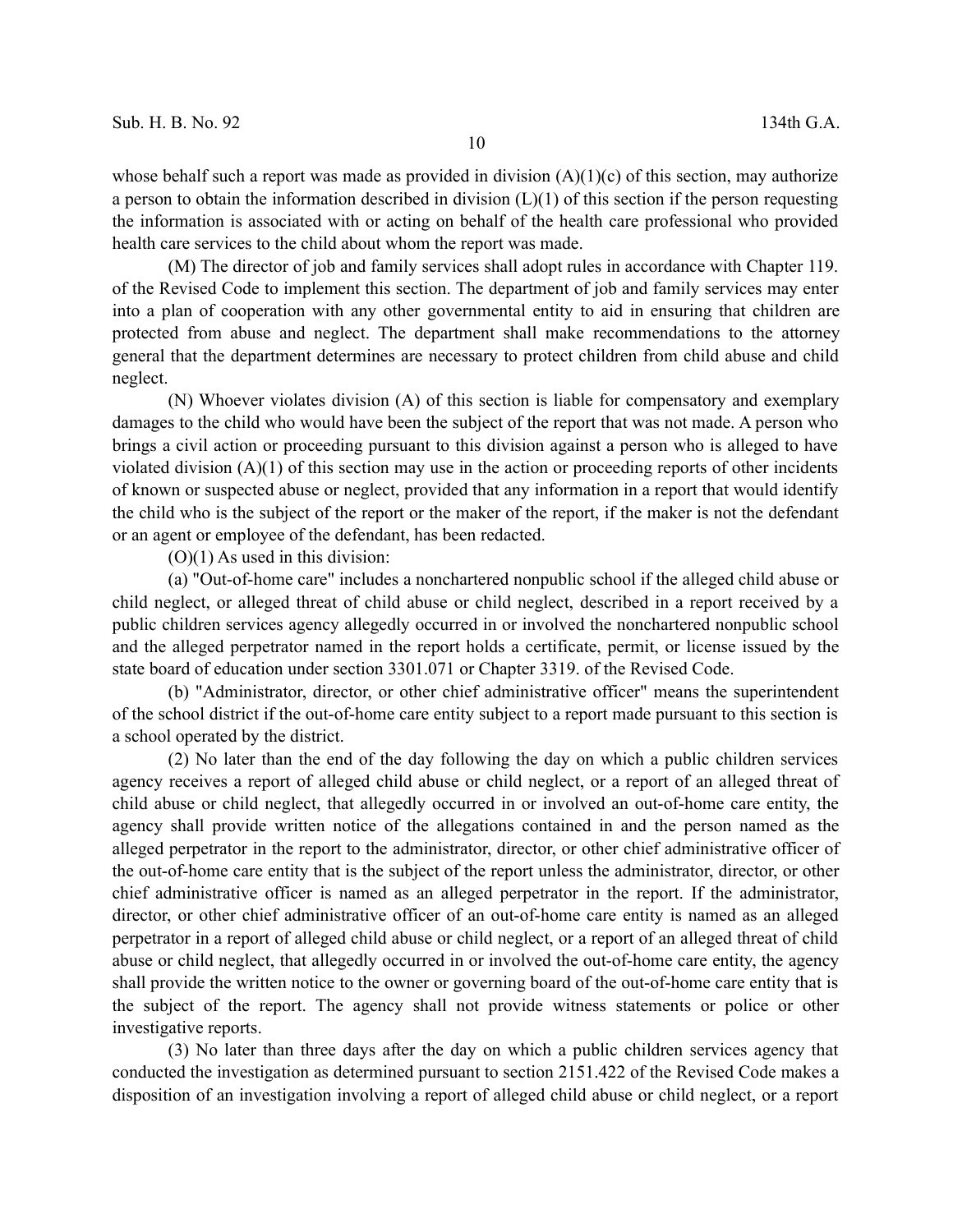of an alleged threat of child abuse or child neglect, that allegedly occurred in or involved an out-ofhome care entity, the agency shall send written notice of the disposition of the investigation to the administrator, director, or other chief administrative officer and the owner or governing board of the out-of-home care entity. The agency shall not provide witness statements or police or other investigative reports.

(P) As used in this section:

(1) "Children's advocacy center" and "sexual abuse of a child" have the same meanings as in section 2151.425 of the Revised Code.

(2) "Health care professional" means an individual who provides health-related services including a physician, hospital intern or resident, dentist, podiatrist, registered nurse, licensed practical nurse, visiting nurse, licensed psychologist, speech pathologist, audiologist, person engaged in social work or the practice of professional counseling, and employee of a home health agency. "Health care professional" does not include a practitioner of a limited branch of medicine as specified in section 4731.15 of the Revised Code, licensed school psychologist, independent marriage and family therapist or marriage and family therapist, or coroner.

(3) "Investigation" means the public children services agency's response to an accepted report of child abuse or neglect through either an alternative response or a traditional response.

(4) "Peace officer" means a sheriff, deputy sheriff, constable, police officer of a township or joint police district, marshal, deputy marshal, municipal police officer, or a state highway patrol trooper.

Sec. 2151.423. A public children services agency shall disclose confidential information discovered during an investigation conducted pursuant to section 2151.421 or 2151.422 of the Revised Code to any federal, state, or local government entity, including any appropriate military authority, that needs the information to carry out its responsibilities to protect children from abuse or neglect.

Information disclosed pursuant to this section is confidential and is not subject to disclosure pursuant to section 149.43 or 1347.08 of the Revised Code by the agency to whom the information was disclosed. The agency receiving the information shall maintain the confidentiality of information disclosed pursuant to this section.

 Sec. 2151.4210. (A) A public children services agency shall determine as soon as practicable if a parent, guardian, or custodian of a child who is subject to an investigation under section 2151.421 or 2151.422 of the Revised Code is in the armed forces.

(B) If the agency determines that the parent, guardian, or custodian is in the armed forces, the agency shall notify the appropriate authority of that armed force in which the parent, guardian, or custodian serves, in accordance with the memorandum of understanding established by that authority, that an investigation is being made of a report of child abuse or neglect that relates to the parent, guardian, or custodian.

(C) As used in this section, "armed forces" has the same meaning as in 10 U.S.C. 101.

 Sec. 3521.04. (A) As used in this section, "Ohio redistricting commission" means the body described in Ohio Constitution, Article XI, Section 1.

(B) The Ohio redistricting commission, in accordance with Ohio Constitution, Article XIX, Section 1(H), shall cause to be created a web site, at the web address www.redistricting.ohio.gov.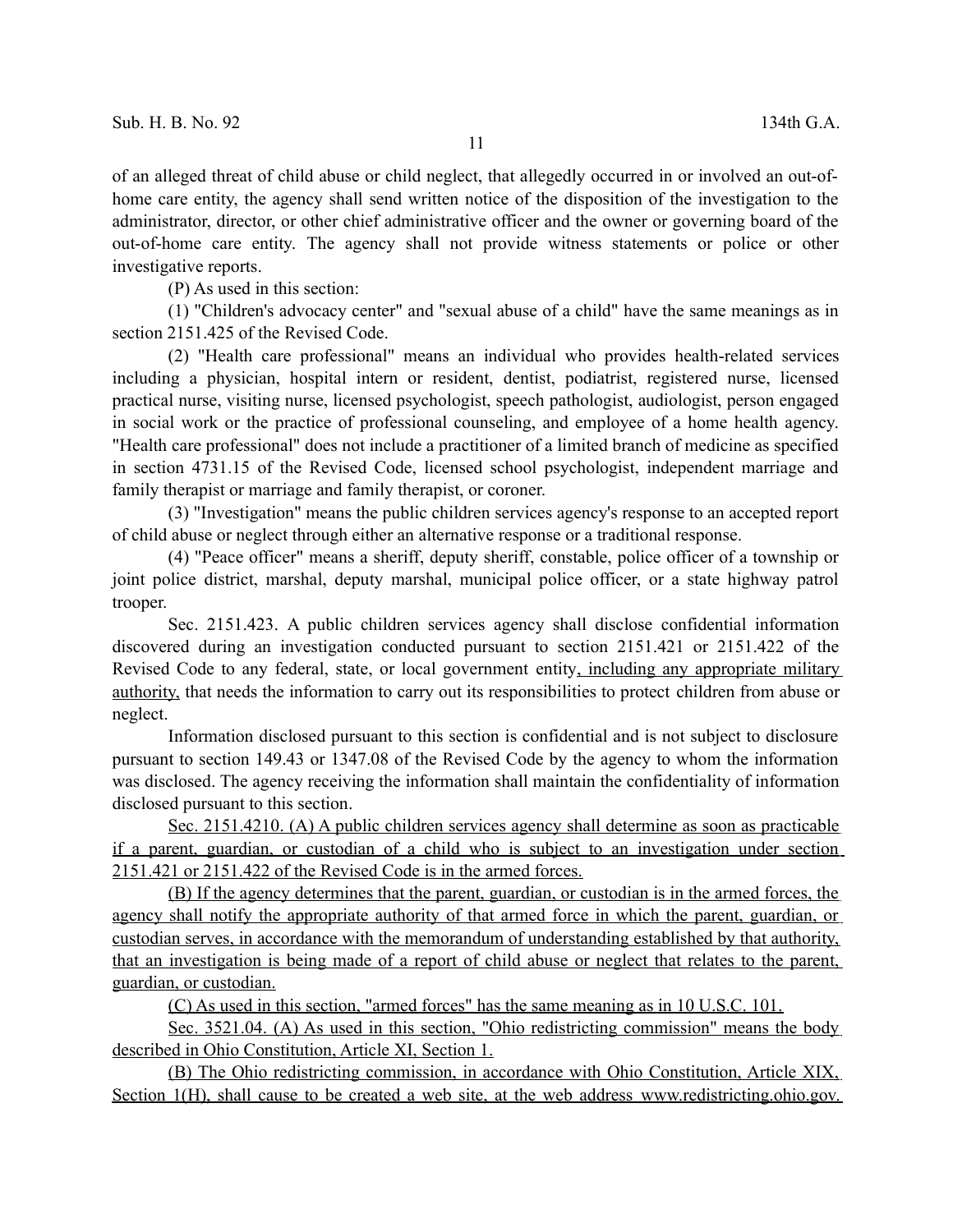Members of the public may use the web site to do any of the following:

(1) Submit a proposed congressional district plan;

(2) Access the federal decennial census data necessary to create a proposed congressional district plan;

(3) View proposed congressional district plans submitted by members of the public.

(C) Members of the public also may submit a proposed congressional district plan by mailing it to the Ohio redistricting commission, in the care of the clerk of the senate, Ohio statehouse, Columbus, Ohio 43215.

(D) A proposed congressional district plan submitted by a member of the public shall contain visual representations of the proposed boundaries of the congressional districts.

(E) Upon receiving a proposed congressional district plan submitted by a member of the public, the co-chairpersons of the Ohio redistricting commission promptly shall provide electronic notification to the members of the Ohio redistricting commission of the submitted plan and shall cause the submitted plan to be posted on the commission's web site for the public to view.

SECTION 2. That existing sections 2151.421 and 2151.423 of the Revised Code are hereby repealed.

SECTION 3. That Section 317.20 of H.B. 110 of the 134th General Assembly be amended to read as follows:

Sec. 317.20. STATE CRIMINAL SENTENCING COMMISSION

The foregoing appropriation item 005401, State Criminal Sentencing Commission, shall be used for the operation of the State Criminal Sentencing Commission established by section 181.21 of the Revised Code.

LAW-RELATED EDUCATION

Of the foregoing appropriation item 005406, Law-Related Education, \$200,000 in each fiscal year shall be distributed directly to the Ohio Center for Law-Related Education for the purposes of providing continuing citizenship education activities to primary and secondary students, expanding delinquency prevention programs, increasing activities for at-risk youth, and accessing additional public and private money for new programs.

Of the foregoing appropriation item 005406, Law-Related Education, \$150,000 in each fiscal year shall be used to promote information about candidates running who have filed to run for judicial office for Chief Justice or Justice of the Ohio Supreme Court or judge of a court of appeals who were nominated at a primary election to appear on the ballot at the general election with a political party designation. No funds shall be used for the endorsement or promotion of any candidate.

OHIO COURTS TECHNOLOGY INITIATIVE

The foregoing appropriation item 005409, Ohio Courts Technology Initiative, shall be used to fund an initiative by the Supreme Court to facilitate the exchange of information and warehousing of data by and between Ohio courts and other justice system partners through the creation of an Ohio Courts Network, the delivery of technology services to courts throughout the state, including the provision of hardware, software, and the development and implementation of educational and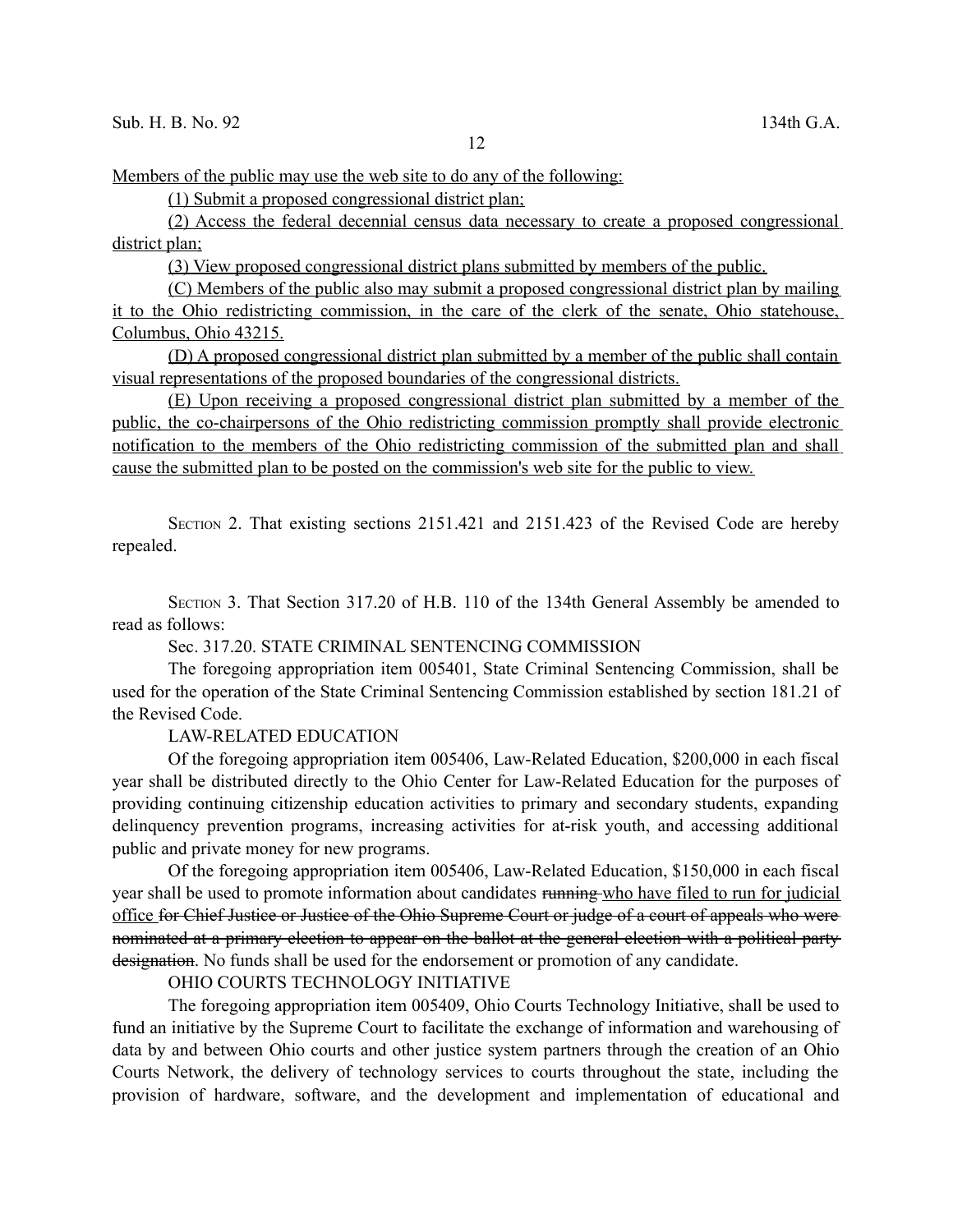training programs for judges and court personnel, and operation of the Commission on Technology and the Courts by the Supreme Court for the promulgation of statewide rules, policies, and uniform standards, and to aid in the orderly adoption and comprehensive use of technology in Ohio courts.

## ATTORNEY SERVICES

The Attorney Registration Fund (Fund 4C80) shall consist of money received by the Supreme Court (The Judiciary) pursuant to the Rules for the Government of the Bar of Ohio. In addition to funding other activities considered appropriate by the Supreme Court, the foregoing appropriation item 005605, Attorney Services, may be used to compensate employees and to fund appropriate activities of the following offices established by the Supreme Court: the Office of Disciplinary Counsel, the Board of Commissioners on Grievances and Discipline, the Clients' Security Fund, and the Attorney Services Division which include the Office of Bar Admissions. If it is determined by the Administrative Director of the Supreme Court that changes to the appropriation are necessary, the amounts are hereby appropriated.

No money in Fund 4C80 shall be transferred to any other fund by the Director of Budget and Management or the Controlling Board. Interest earned on money in Fund 4C80 shall be credited to the fund.

### COURT INTERPRETER CERTIFICATION

The Court Interpreter Certification Fund (Fund 5HT0) shall consist of money received by the Supreme Court (The Judiciary) pursuant to Rules 80 through 87 of the Rules of Superintendence for the Courts of Ohio. The foregoing appropriation item 005617, Court Interpreter Certification, shall be used to provide training, to provide the written examination, and to pay language experts to rate, or grade, the oral examinations of those applying to become certified court interpreters. If it is determined by the Administrative Director of the Supreme Court that changes to the appropriation are necessary, the amounts are hereby appropriated.

No money in Fund 5HT0 shall be transferred to any other fund by the Director of Budget and Management or the Controlling Board. Interest earned on money in Fund 5HT0 shall be credited to the fund.

#### CIVIL JUSTICE GRANT PROGRAM

The Civil Justice Program Fund (Fund 5SP0) shall consist of (1) \$50 voluntary donations made as part of the biennium attorney registration process and (2) \$150 increase in the pro hac vice fees for out-of-state attorneys pursuant to Government of the Bar Rule amendments. The foregoing appropriation item 005626, Civil Justice Grant Program, shall be used by the Supreme Court of Ohio for grants to not-for-profit organizations and agencies dedicated to providing civil legal aid to underserved populations, to fund innovative programs directed at this purpose, and to increase access to judicial service to that population. If it is determined by the Administrative Director of the Supreme Court that changes to the appropriation are necessary, the amounts are hereby appropriated.

No money in Fund 5SP0 shall be transferred to any other fund by the Director of Budget and Management or the Controlling Board. Interest earned on money in Fund 5SP0 shall be credited to the fund.

### GRANTS AND AWARDS

The Grants and Awards Fund (Fund 5T80) shall consist of grants and other money awarded to the Supreme Court (The Judiciary) by the State Justice Institute, the Division of Criminal Justice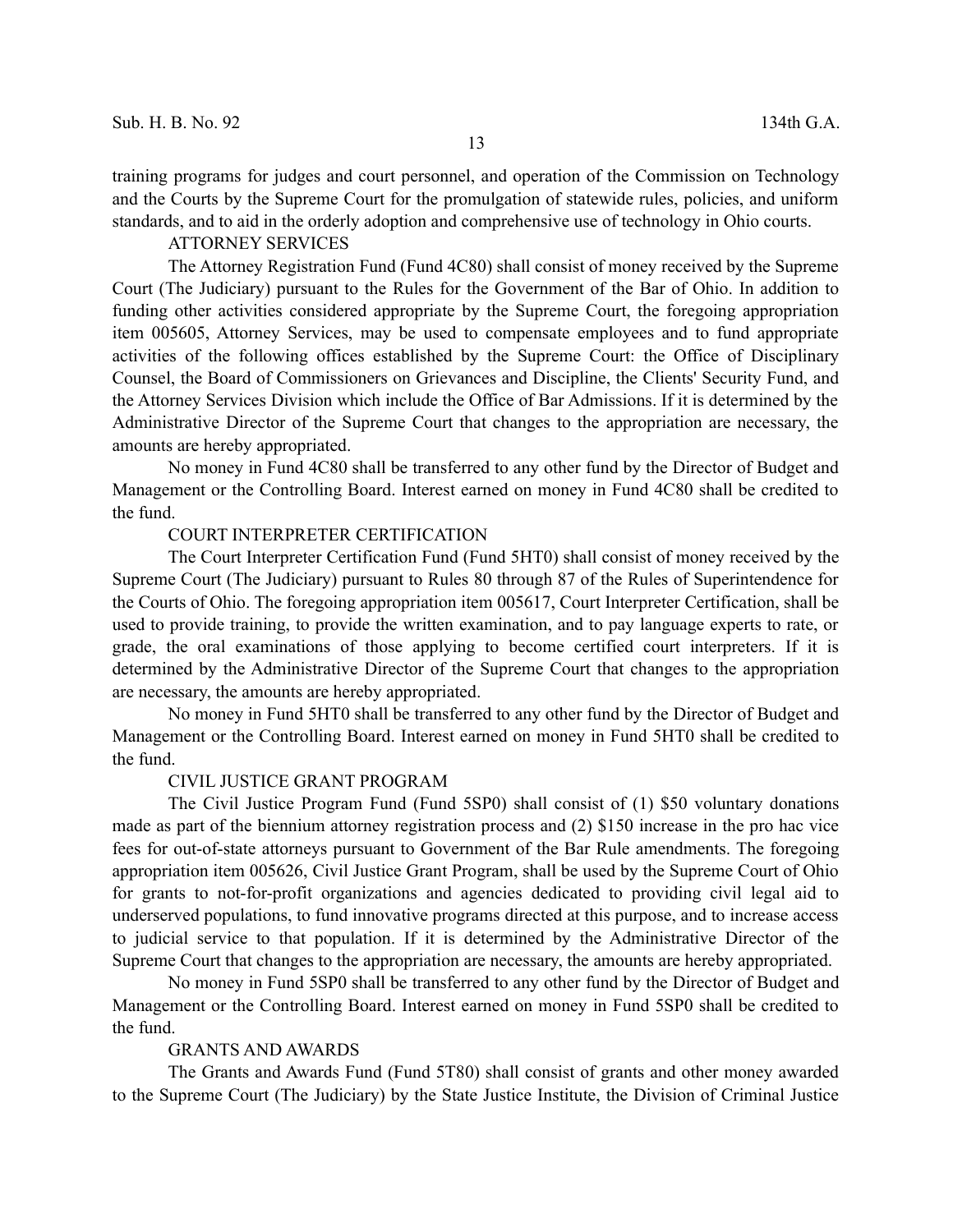Services, or other entities. The foregoing appropriation item 005609, Grants and Awards, shall be used in a manner consistent with the purpose of the grant or award. If it is determined by the Administrative Director of the Supreme Court that changes to the appropriation are necessary, the amounts are hereby appropriated.

No money in Fund 5T80 shall be transferred to any other fund by the Director of Budget and Management or the Controlling Board. Interest earned on money in Fund 5T80 shall be credited or transferred to the General Revenue Fund.

# JUDICIARY/SUPREME COURT EDUCATION

The Judiciary/Supreme Court Education Fund (Fund 6720) shall consist of fees paid for attending judicial and public education on the law, reimbursement of costs for judicial and public education on the law, and other gifts and grants received for the purpose of judicial and public education on the law. The foregoing appropriation item 005601, Judiciary/Supreme Court Education, shall be used to pay expenses for judicial education courses for judges, court personnel, and those who serve the courts, and for public education on the law. If it is determined by the Administrative Director of the Supreme Court that changes to the appropriation are necessary, the amounts are hereby appropriated.

No money in Fund 6720 shall be transferred to any other fund by the Director of Budget and Management or the Controlling Board. Interest earned on money in Fund 6720 shall be credited to the fund.

### COUNTY LAW LIBRARY RESOURCES BOARDS

The Statewide Consortium of County Law Library Resources Boards Fund (Fund 5JY0) shall consist of moneys deposited pursuant to section 307.515 of the Revised Code into a county's law library resources fund and forwarded by that county's treasurer for deposit in the state treasury pursuant to division  $(E)(1)$  of section 3375.481 of the Revised Code. The foregoing appropriation item 005620, County Law Library Resources Boards, shall be used for the operation of the Statewide Consortium of County Law Library Resources Boards. If it is determined by the Administrative Director of the Supreme Court that changes to the appropriation are necessary, the amounts are hereby appropriated.

No money in Fund 5JY0 shall be transferred to any other fund by the Director of Budget and Management or the Controlling Board. Interest earned on money in Fund 5JY0 shall be credited to the fund.

#### FEDERAL GRANTS

The Federal Grants Fund (Fund 3J00) shall consist of grants and other moneys awarded to the Supreme Court (The Judiciary) by the United States Government or other entities that receive the moneys directly from the United States Government and distribute those moneys to the Supreme Court (The Judiciary). The foregoing appropriation item 005603, Federal Grants, shall be used in a manner consistent with the purpose of the grant or award. If it is determined by the Administrative Director of the Supreme Court that changes to the appropriation are necessary, the amounts are hereby appropriated.

No money in Fund 3J00 shall be transferred to any other fund by the Director of Budget and Management or the Controlling Board. However, interest earned on money in Fund 3J00 shall be credited or transferred to the General Revenue Fund.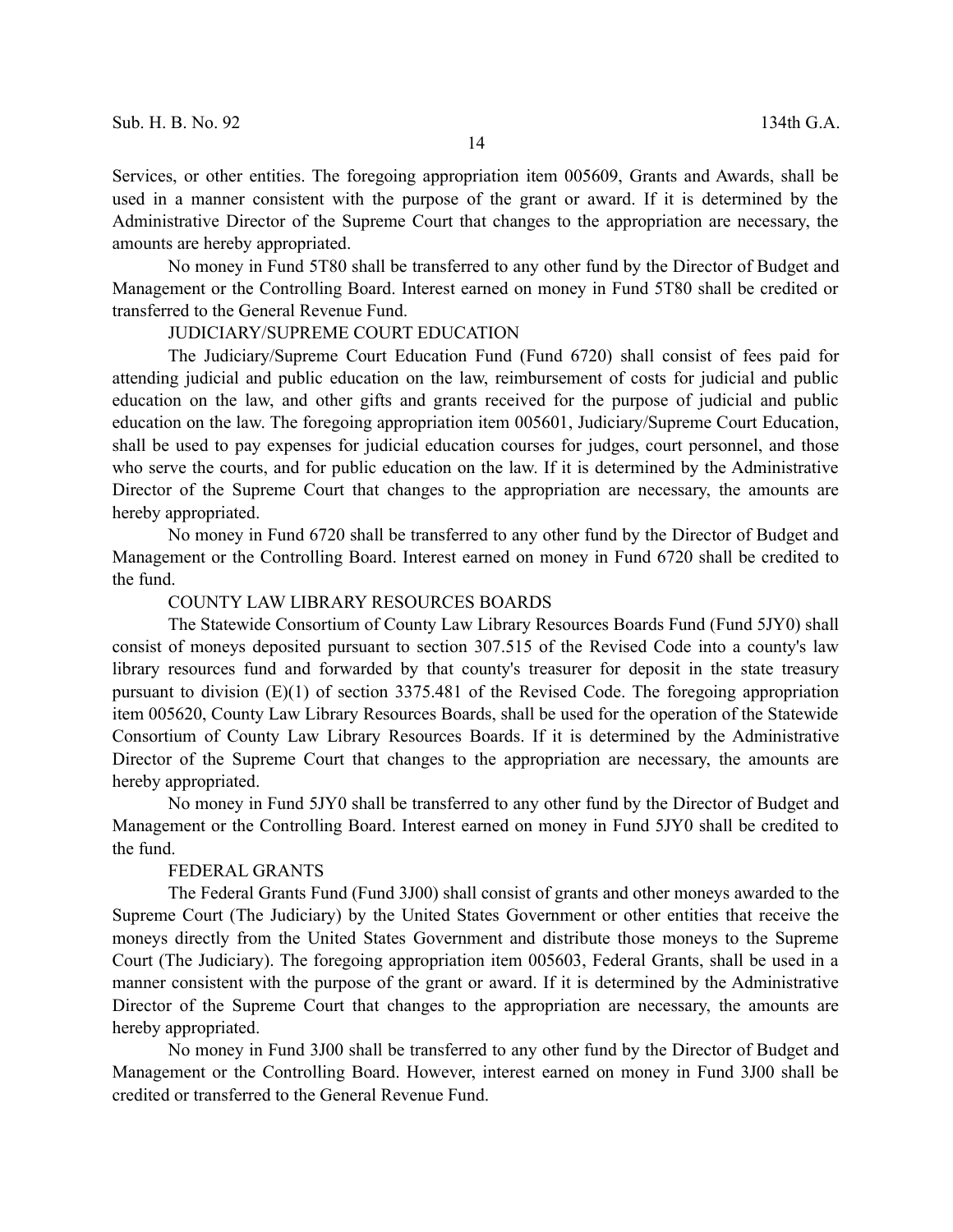SECTION 4. That existing Section 317.20 of H.B. 110 of the 134th General Assembly is hereby repealed.

SECTION 5. Section 2151.421 of the Revised Code is presented in this act as a composite of the section as amended by H.B. 24, H.B. 33, and H.B. 166, all of the 133rd General Assembly. The General Assembly, applying the principle stated in division (B) of section 1.52 of the Revised Code that amendments are to be harmonized if reasonably capable of simultaneous operation, finds that the composite is the resulting version of the section in effect prior to the effective date of the section as presented in this act.

SECTION 6. This act is hereby declared to be an emergency measure necessary for the immediate preservation of the public peace, health, and safety. The reason for such necessity is that the constitutional deadline for the completion of Ohio's congressional redistricting process is approaching. Therefore, this act shall go into immediate effect.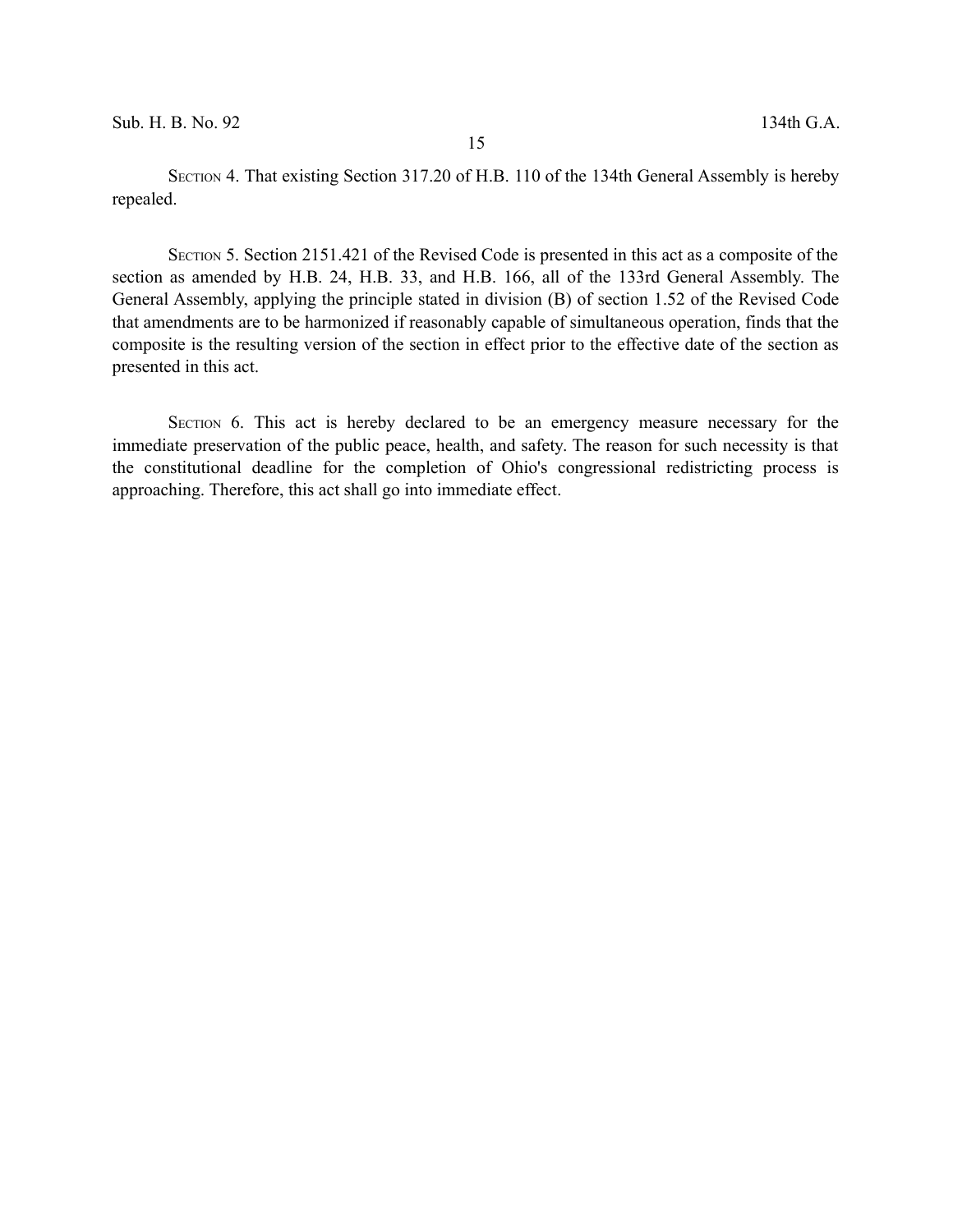*Speaker \_\_\_\_\_\_\_\_\_\_\_\_\_\_\_\_\_\_\_ of the House of Representatives.*

16

*President \_\_\_\_\_\_\_\_\_\_\_\_\_\_\_\_\_\_\_ of the Senate.*

Passed \_\_\_\_\_\_\_\_\_\_\_\_\_\_\_\_\_\_\_\_\_\_\_\_, 20\_\_\_\_

Approved \_\_\_\_\_\_\_\_\_\_\_\_\_\_\_\_\_\_\_\_\_\_\_\_, 20\_\_\_\_

*Governor.*